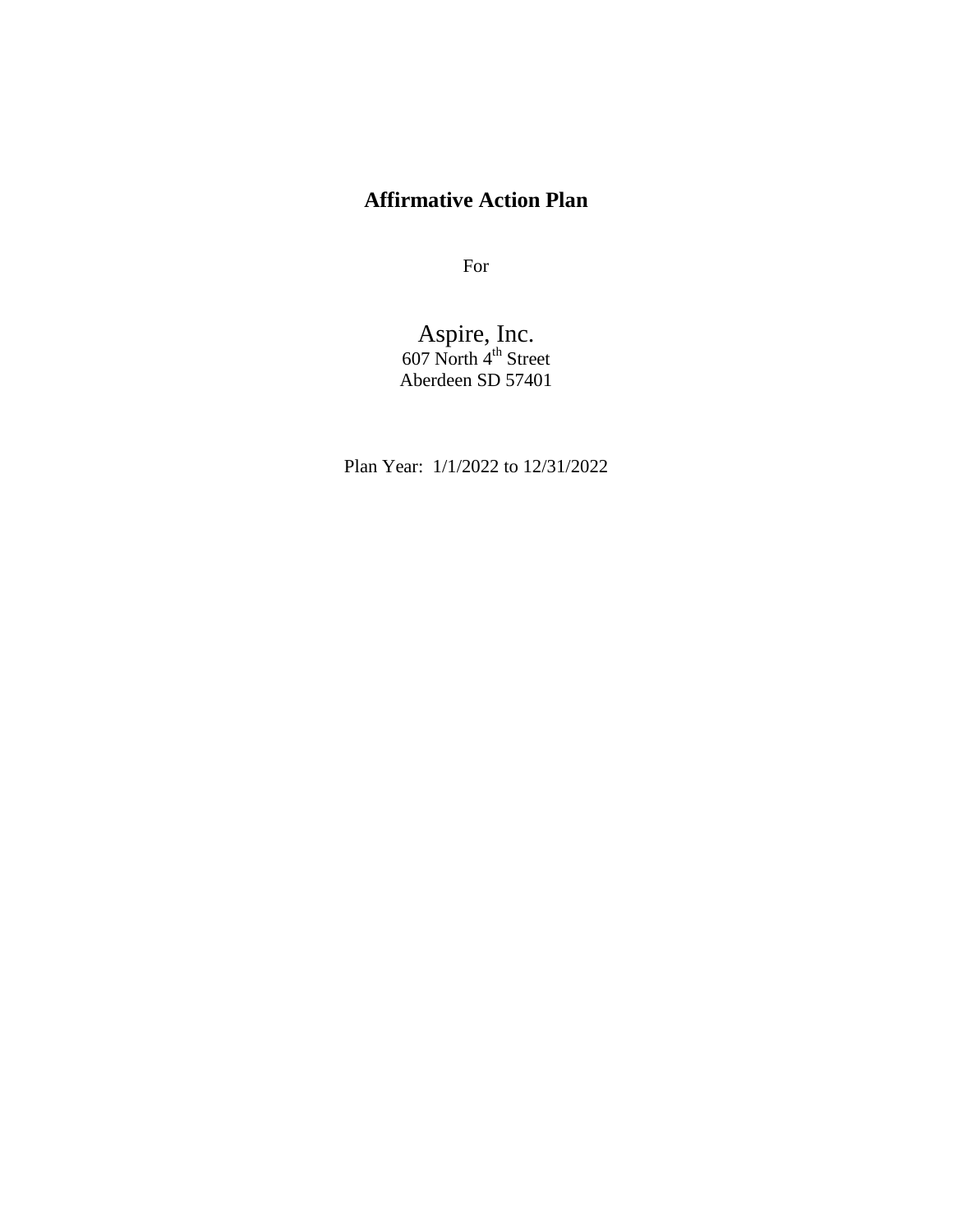#### **Preface**

Aspire, Inc. is committed to the concept and practice of equal employment opportunity(EEO) and affirmative action in all aspects of employment. The management of Aspire, Inc. has prepared this written Affirmative Action Plan (AAP), in accordance with its obligations under the Rehabilitation Act of 1973, that prohibits discrimination on the basis of disabilities, as amended, specifically, 29 U.S.C. 793 and its implementing regulations (41 CFR Part 60-741), that consideration be given to minorities and women(41 C.F.R. 60-2.13(e)), and for the employment of veterans in accordance arising under the "Vietnam Era Veterans" Readjustment Assistance Act of 1974, as amended, ("VEVRA"), 38 U.S.C 4511 et seq., specifically 38 U.S.C 4212 and its implementing regulations (41 C.F.R Part 60-250). This AAP should not be construed as a contract between ASPIRE, INC. and any government agency, or a contract for the benefit of any third parties including our employees or any applicants for employment.

Furthermore, in preparing this AAP, the terminology utilized in the Office of Federal Contract Compliance Programs (OFCCP) implementing regulations, as set forth in the Code of Federal Regulations, has been utilized on a voluntary basis as a guide by Aspire, Inc. Therefore, use of this terminology should not be understood as agreement on the part of ASPIRE, INC. that it has in the past or is now violating any federal, state or local fair employment practice laws, ordinances or regulations.

In developing and implementing this AAP, Aspire, Inc. has been guided by its established policy of providing EEO. Any goals which the agency has established herein are not intended as rigid, inflexible quotas that must be met, but rather as targets reasonably attainable by applying every good faith effort in implementing this AAP. Neither the use nor the effect of goals and timetables in the AAP is intended to discriminate in employment against any individual or group of individuals who are not themselves the beneficiaries of affirmative action. This AAP is not intended to sanction the discriminatory treatment of any person. It has been developed in strict Opportunity Commission (EEOC) (29 C.F.R Part 160).

The material set forth in this AAP is deemed to constitute trade secrets, operations information and confidential statistical date, all of which fall within the Freedom of Information Act, 5 U.S.C. 552 et. seq., and the Trade Secrets Act, 18 U.S.C. 110905 and 44 U.S.C. 3508, the disclosure of which is specifically prohibited by law and would subject the individual making the disclosure to criminal and/or civil sanctions.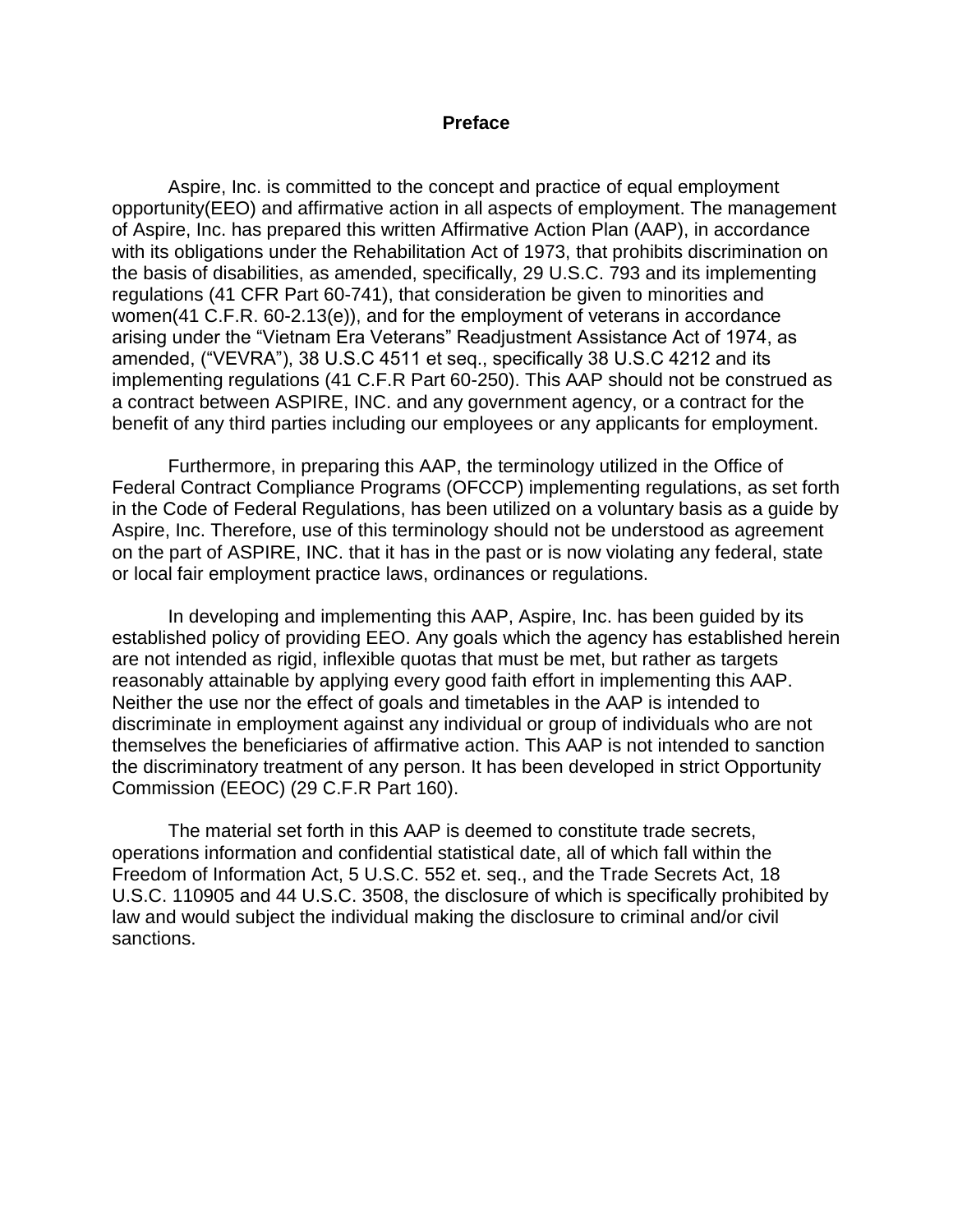#### **Statement of EEO Policy**

It is the policy of Aspire, Inc. not to discriminate on the basis of race, color, religion, gender, gender identity, national origin, age, sexual orientation, genetic information and testing, family and medical leave, disability status, or status as a Vietnam Era Veteran or special disabled veteran, or any other characteristics protected by law, with respect to recruitment, hiring, training, transfer, promotion, and other terms and conditions of employment, provided the person is qualified to perform the work available. Furthermore, it is the policy of ASPIRE, INC. to comply with the concepts and practices of affirmative action. Meranda Leidholdt, Director of Human Resources, has been designated to administer Aspire, Inc.'s Affirmative Action Program and will monitor that program and make reports to the Executive Director and/or the Board of Directors as needed.

Accordingly, all employment decisions shall be consistent with the principle of EEO, and only valid qualifications will be required for promotion.

All other personnel actions or programs such as those involving compensation, benefits, transfers, layoffs, training, etc. will be administered in a non-discriminatory manner.

We prohibit retaliation, harassment, intimidation, threats, coercion or discrimination against individuals who:

- 1. Bring forth any complaint, orally or in writing, to the employer or the government, or against any individuals who assist or participates in the compliance review, hearing, or any other activity related to the administration of section 503 of the Rehabilitation Act, VEVRA, or any other federal, state, or local law requiring equal opportunity for persons with disabilities, females, veteran status, or minority classification, or of any complaint or otherwise oppose discrimination.
- 2. Assisting or participating in an investigation, opposing any act or practice made lawful by section 503 of the Rehabilitation Act or its implementing regulations, 41 C.F.R. Part 60-741 or any other federal, state, or local law requiring equal opportunity for persons with disabilities, females, Veteran status, or minority classification.
- 3. Exercising any other right protected by section 503 of the Rehabilitation Act, VEVRA, or any other federal, state, or local law requiring equal opportunity for persons with disabilities, females, veteran status, or minority classification.

#### **Responsibility for Implementation**

Affirmative Action for persons with disabilities, females, Veterans and minorities, is the responsibility of every employee of Aspire, Inc. The Affirmative Action Administrator, who is also the Director of Human Resources, is responsible for the implementation and monitoring of the affirmative action program. In carrying out the responsibility for the implementation and monitoring of the affirmative action program, the Administrator will: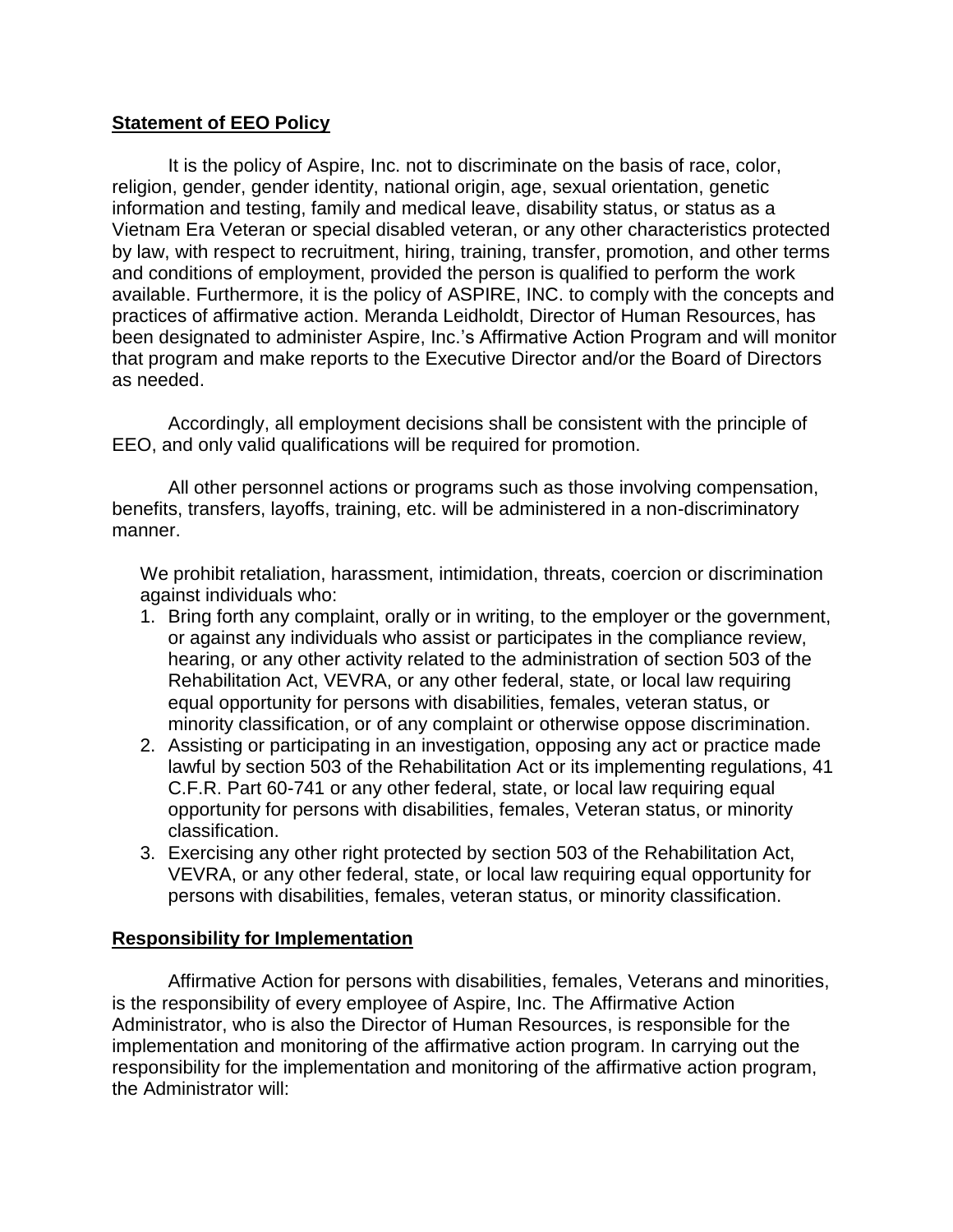- 1. Develop policy statements and programs, have periodic discussions with Administrators, supervisors, and employees to assure that this AAP is being fully implemented, and that they understand our obligations to prevent harassment of employees placed through affirmative action efforts.
- 2. Periodically review Aspire, Inc.'s personnel policies and practices along with the Employee Personnel and Advisory Committee, in an effort to identify possible problem areas and to develop and suggest possible solutions, including potential accommodation techniques where appropriate.
- 3. Design and implement internal audit and reporting systems that will assist in measuring the effectiveness of the Aspire Inc.'s AAP and help ensure that each location is in compliance with the Rehabilitation Act, VEVRA, their implementing regulations, or any other federal, state or local law.
- 4. Serve as liaison between Aspire, Inc. and federal, state, and/or local regulatory agencies in the area of EEOC/AAP.
- 5. Include her/his identity on all internal and external communications regarding Aspire, Inc.'s AAP.
- 6. Periodically keep Administrators and Supervisors informed of the latest developments in the affirmative action area pertaining to people with disabilities, females, Veterans, and minorities.
- 7. Inform and train all personnel involved in the recruitment, screening, selection, promotion, discipline and related processes regarding Aspire Inc.'s commitments to the Affirmative Action for people with disabilities, women, Veterans, and minorities.
- 8. Encourage all employees to bring EEO-related questions and complaints to the Affirmative Action Administrators attention so that, to the extent possible, complaints may be resolved internally.
- 9. Prepare and Complete the EEO-1 reports and other required documents.

### **Implementation of Affirmative Action**

All applicants, and all employees of Aspire, Inc. who believe themselves to be covered by the Rehabilitation Act of 1973, 29 U.S.C. 701 et. seq., specifically 29 U.S.C. 793(a), VEVRA, or placement of incumbents in job groups 41 C.F.R. 60-2.13(e), and who wish to identify themselves as disabled, a female, Veteran, or a minority, for the purposes of Affirmative Action and proper job placement, are invited to do so utilizing the "Voluntary Affirmative Action Information form" (applicants) or the "Workforce Analysis" form (employees). A request to benefit from Aspire Inc.'s affirmative action program may be made immediately and/or at any time in the future.

Aspire Inc's personnel process will be reviewed periodically to make every good faith effort to ensure that the procedures utilized assure consideration of known applicants and employees with disabilities, females, Veterans, or minorities for job vacancies. The following are the procedures that will be used to make every effort to assure such consideration.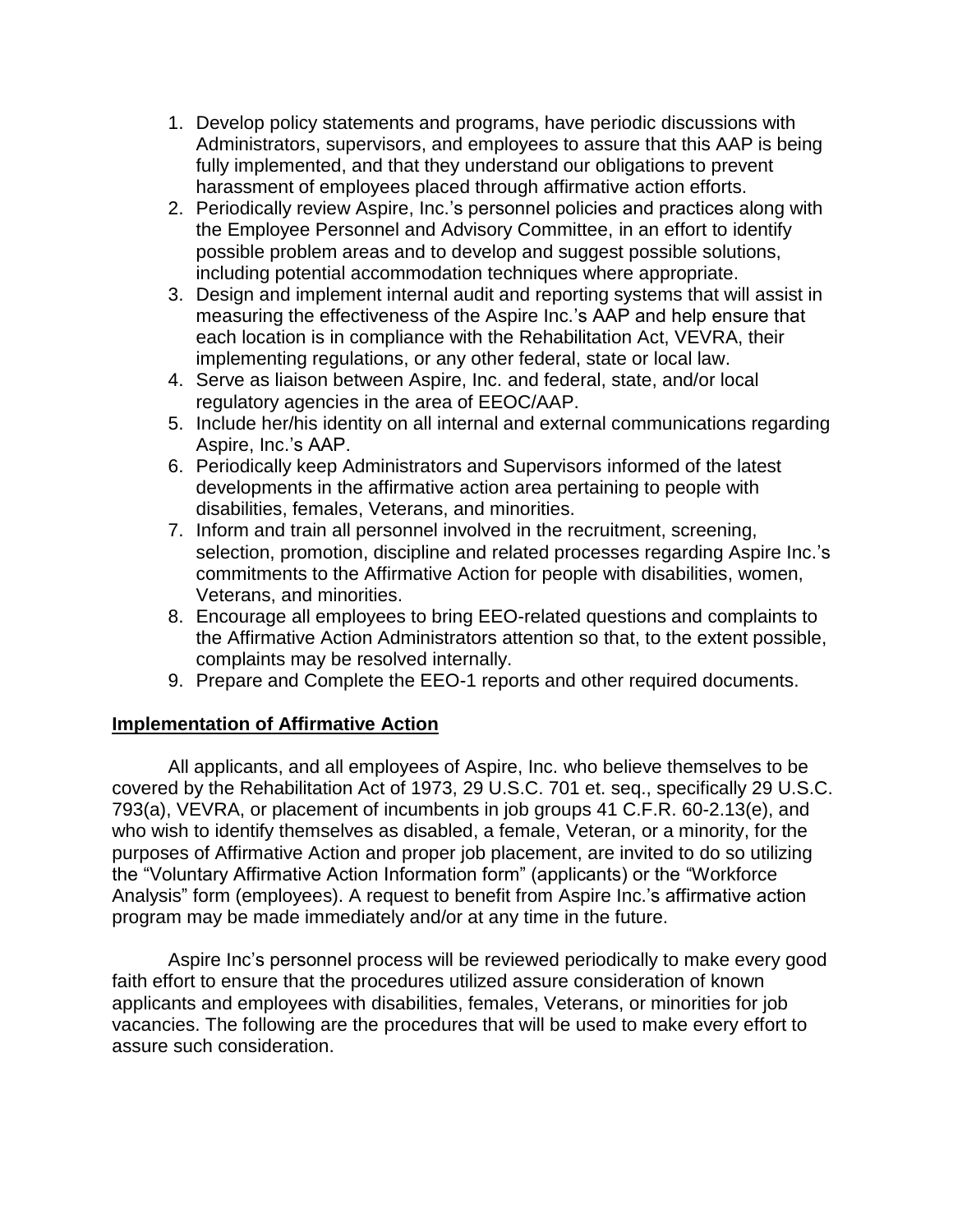- 1. Records will be maintained regarding each known applicant with a disability, a female, a Veteran, or a minority, for the purpose of identifying each vacancy for which the applicant was considered.
- 2. Records of each known employee with a disability, a Veteran, a minority or a female will include identification of promotions, transfers, etc.
- 3. Physical and mental job qualifications will be periodically reviewed to ensure that, to the extent they may screen out qualified applicants with a disability, such qualifications are job-related for the position in question and are consistent with business necessity and/or the safe performance of the job.
- 4. Reasonable accommodation will be made to individuals with known physical or mental limitations. If an employee with a disability is having significant difficulty performing their job and it is reasonable to conclude that the performance problem may be related to the known disability, the employee will be notified confidentially of the performance problem and will be asked whether the problem is related to the employee's disability. If the employee responds affirmatively, a confidential inquiry will be made of the employee as to whether he/she is in need of reasonable accommodations, the factors of business necessity and financial cost and expense will be considered among others. Further, Aspire, Inc. will consider whether, given the disability, the person is nevertheless qualified for the job.
- 5. Aspire, Inc. has developed specific policies and grievance procedures to assure that employees are not harassed because of disability, being a woman, veteran or a minority.

### **Dissemination of Policy**

Aspire, Inc.'s employment practices will be reviewed periodically to determine whether personnel programs provide the necessary Affirmative Action for employment and advancement of qualified people with disabilities, women, Veterans, and minorities. Positive outreach and recruitment activities designed to effectively recruit qualified individuals with disabilities, women, Veterans, and minorities may include:

- 1. Communicating to all employees the agency's obligation to take affirmative action to employ people with disabilities, women, Veterans and minorities.
- 2. Periodically reviewing personnel procedures in an effort to assure that this AAP is being fully implemented and that good faith efforts are being undertaken to implement it.
- 3. Enlisting the assistance and support of recruiting agencies such as the Department of Vocational Rehabilitation, Job Services and the Department of Labor.
- 4. Making an effort to participate in work-study programs with local schools and/or rehabilitation agencies which specialize in training or educating people with disabilities.
- 5. In making hiring decisions, Aspire, Inc. will consider all applicants for all available positions for which they may be qualified when the position they applied for is unavailable.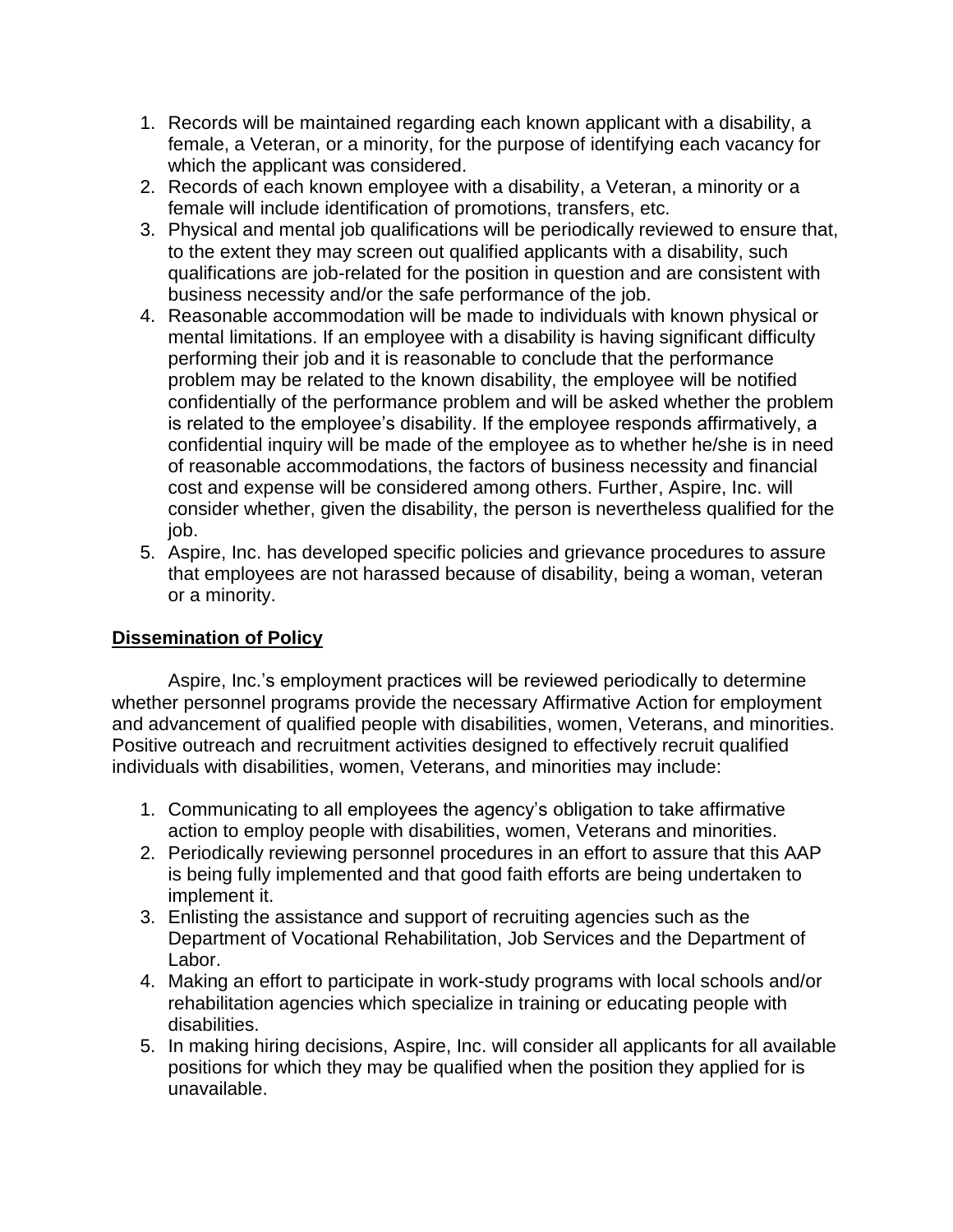- 6. Include a statement of this affirmative action plan in company newsletters on a periodic basis.
- 7. Inform employees and prospective employees of the agency's commitment to affirmative action for people with disabilities, women, Veterans, and minorities.
- 8. Inform employees that Aspire, Inc. may impose disciplinary action, up to and including termination on those who impede the implementation of the policy. Aspire, Inc. will not tolerate harassment of any employee because of race, religion, color, gender, national origin, age, genetic information and testing, family and medical leave, disability, status as a Vietnam Era Veteran or Special Disabled Veteran, or any other characteristics protected by law.
- 9. This AAP will be made available for inspection by employees or applicants upon request.

#### **Development and Execution of Affirmative Action Programs**

Aspire, Inc. is committed to developing, executing, and maintaining an effective AAP. In order to make good faith efforts to assure an effective plan, we will utilize some or all of the following procedures as appropriate:

- 1. Aspire, Inc. will make job specifications available to members of management significantly involved in the recruitment, screening, selection and promotion process.
- 2. Aspire, Inc. will evaluate the total selection process on an annual basis to make good faith efforts to ensure that individuals with disabilities, women, Veterans, and minorities are not stereotyped in a manner that limits their access to jobs for which they are qualified.
- 3. Employees significantly involved in recruitment, selection, promotion, discipline and related personnel practices will be made aware of the agency's Equal Employment and Affirmative Action obligations regarding individuals with disabilities, women, Veterans and minorities.
- 4. Aspire, Inc. will make good faith efforts to reach individuals with disabilities, women, Veterans, and minorities when recruiting.

### **Monitoring and Reporting**

Aspire, Inc. believes that one of the most important elements in effectively implementing a written AAP is an adequate internal audit and reporting system. Aspire, Inc. will implement an internal reporting system that will:

1. Measure the effectiveness of the agency's Affirmative Action Program.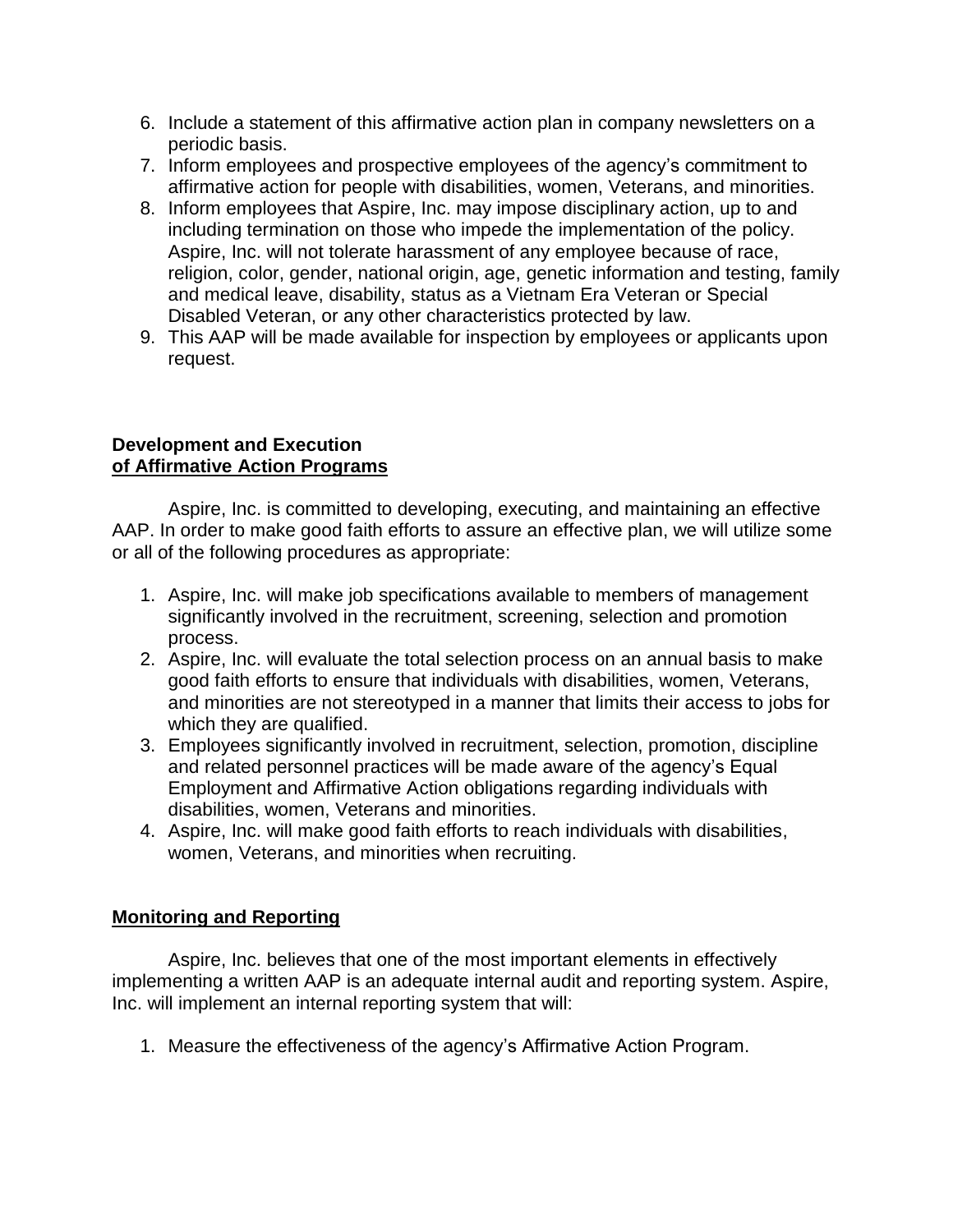- 2. Records of applicant flow, hires, transfers, promotions, and separations are monitored to make every good faith effort to ensure that the agency's EEO policy is carried out.
- 3. Indicate any need for remedial action.
- 4. Determine the degree to which the agency's objectives have been attained.
- 5. Measure the company's compliance with the specific obligations of its Affirmative Action program.
- 6. Where the Affirmative Action is found to be deficient, undertake necessary actions to bring the program in to compliance.

#### **Review of Personnel Process**

Aspire, Inc. will ensure that its personnel processes provide for careful, thorough and systematic consideration of the job qualifications of applicants and employees with known disabilities, women, Veterans, and minorities for job vacancies filled either by hiring or promotion.

Aspire, Inc. will ensure that its personnel practices do not stereotype disabled persons, women, Veterans or minorities in a manner which limits their access to all jobs for which they are qualified.

Aspire, Inc. will periodically review its personnel processes and make any necessary modifications to ensure that its obligations under this written AAP are carried out.

Aspire, Inc. encourages the use of the internal review procedure whereby employees who have disabilities, women, Veterans and minorities can raise any issues or claims that may arise during the course of their employment. Aspire, Inc. maintains an "open door" policy and encourages employees to discuss any such issues or claims. Aspire, Inc. also has a formal grievance policy that is available for employees to utilize if informal resolution of any claims or issues does not resolve the problem. All such matters may be brought to the attention of the Affirmative Action Administrator for assistance in their timely resolution.

This AAP will be reviewed and/or updated annually.

Nearly 82% of the jobs at Aspire, Inc. are in the EEO job group category of 'Service Workers'. Statistical analysis shows that Aspire, Inc.'s labor force closely mirrors that of Brown-Edmunds County LMA, Civilian Labor Force Statistics. Unfortunately, the counties information has not been updated since 2010.

Basing an analysis strictly on % does not present a totally accurate picture due to the fact that there are 10 or less employees in all job groups at Aspire, Inc. except 'Service Workers'.

Further analysis of Aspire Inc.'s work force data reveals additional general observations, including: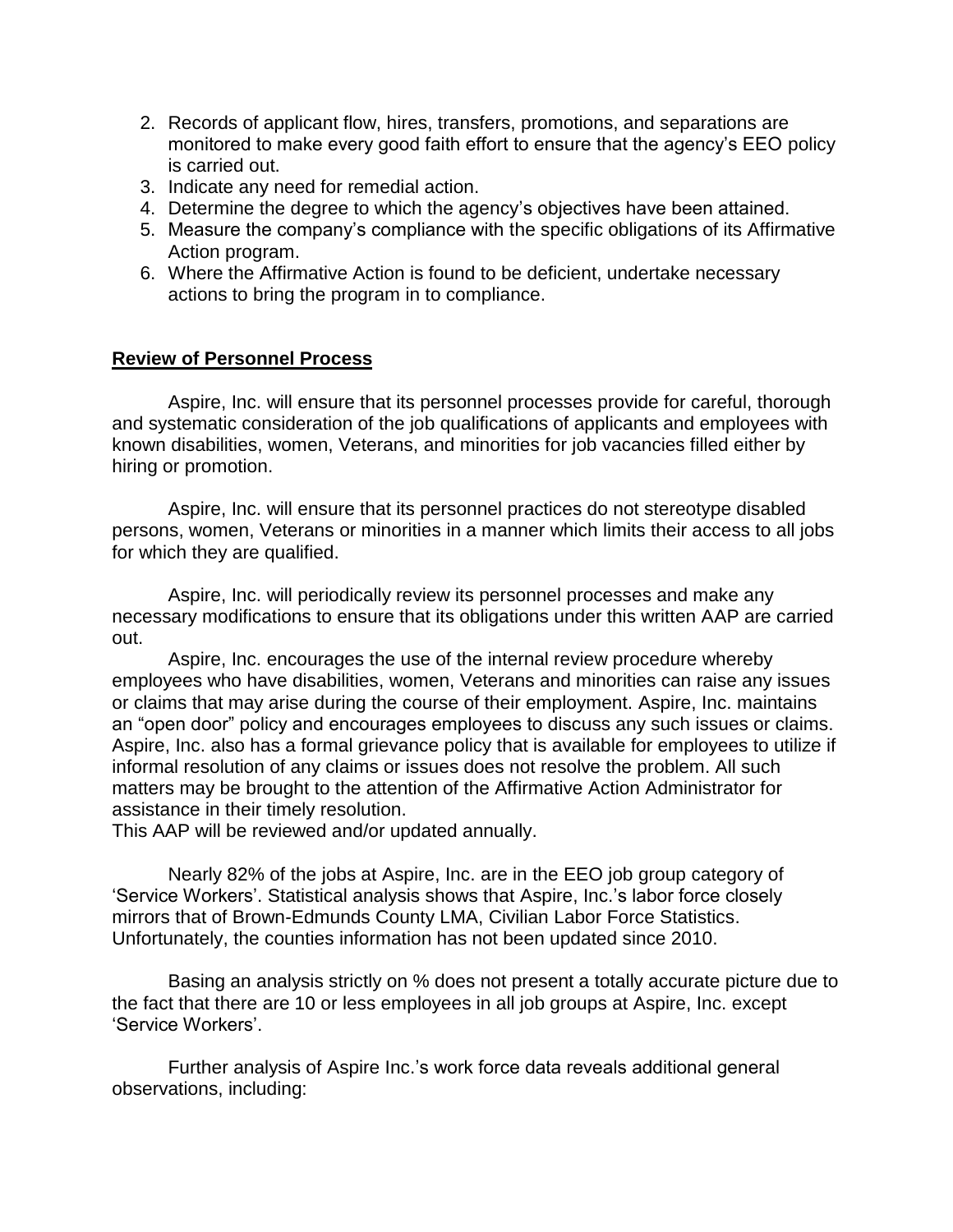- 1. Analysis reveals that Veterans, disabled, minorities and women are not restricted to any particular department or job.
- 2. Aspire, Inc.'s labor force of women exceeds that of the Brown County in all categories except, 'Laborers and Helpers. Aspire, Inc.'s labor force of minorities is underutilized in all areas.

Additional analysis of Aspire, Inc.'s personnel practices and procedures has revealed the following:

- 1. The composition of the work force in terms of overall numbers of minorities and women continue to reflect ASPIRE, Inc.'s commitment to EEO.
- 2. That Aspire, Inc. remains committed to continuing to improve its' applicant flow with respect to disabled, minorities, and Veterans.
- 3. Aspire, Inc. has examined and made changes to its total selection process to ensure that all personnel practices are being uniformly applied without regard to race, color, religion, gender, national origin, age, genetic information and testing, family and medical leave, disability status, status as a Vietnam era or special disabled veteran, or any other characteristics protected by law.
- 4. The use of Aspire, Inc.'s facilities will not be permitted on any basis inconsistent with its EEO policy.
- 5. All employees need to complete an in-house application to be considered for an open position. Although length of service is a factor for consideration in hiring decisions, the job related qualifications of an individual are also a factor in such decisions.
- 6. A review of Aspire, Inc.'s technical compliance efforts with such requirements as posting its' EEO policy, retaining applications forms and notifying suppliers, etc. has resulted in a finding that such requirements have been and will continue to be met.

Aspire, Inc. conducts an annual analysis in order to ensure that the commitment of the company to EEO and Affirmative Action is being fully implemented. Having completed such an analysis, we have continually concluded that,

- 1. The selection process continues to be non-discriminatory and a scoring system has been put into place for interviews to ensure consistency.
- 2. Transfers are decided by utilizing only non-discriminatory factors.
- 3. Application forms and other pre-employment documents are in compliance with federal laws and regulations.
- 4. Employment interviewing and screening are performed by personnel fully cognizant of Aspire, Inc.'s EEO policy.
- 5. The disabled, Veterans, minorities and women are not excluded from any company sponsored activities or programs, and any such programs are fully integrated.
- 6. No de facto segregation exists in the agency.
- 7. No artificial barriers resulting in overt or inadvertent discrimination exist at the agency.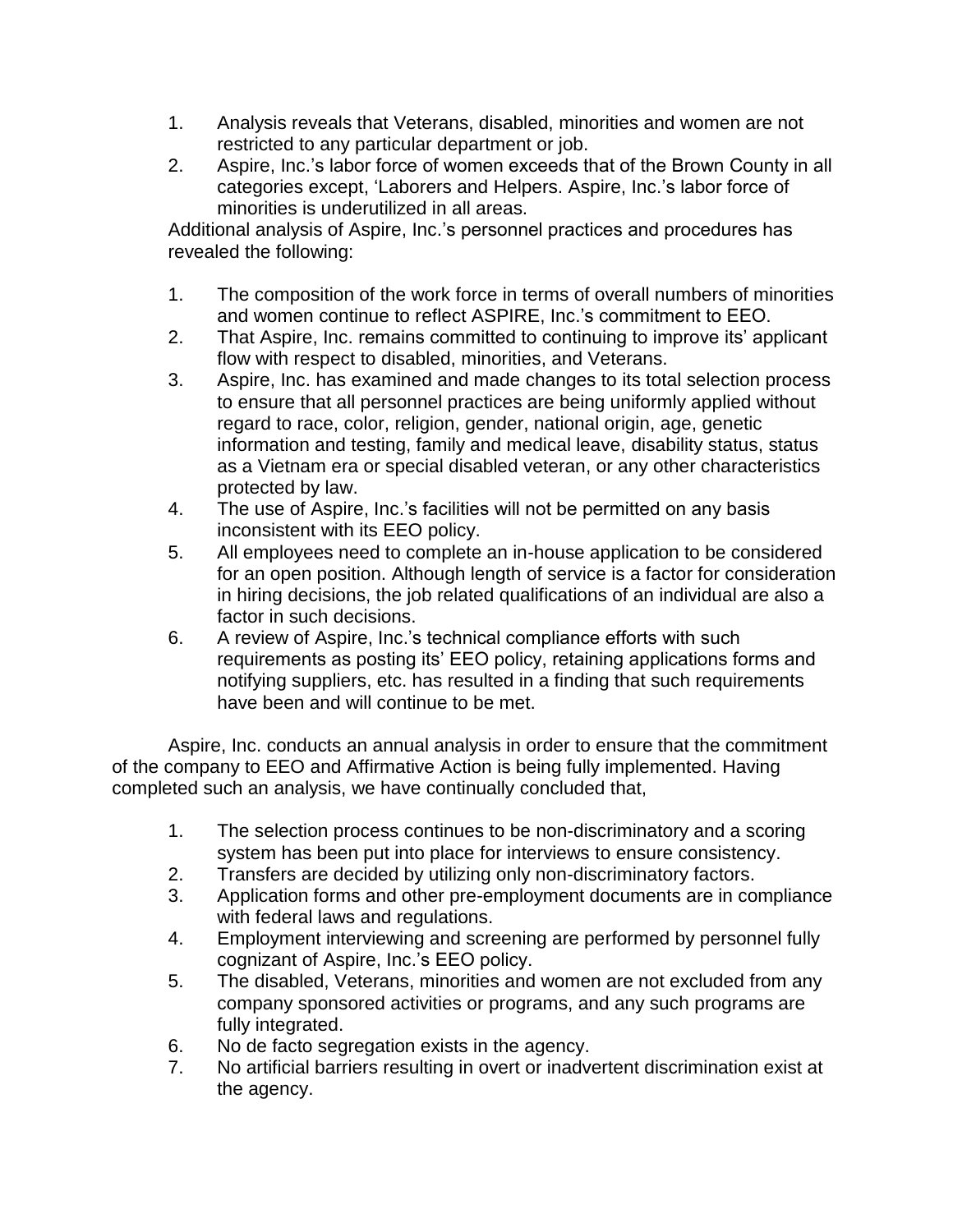- 8. The concepts contained in the written AAP and in Aspire, Inc.'s EEO policy have been communicated and have found acceptance at all levels of management.
- 9. Aspire, Inc.'s in-house on the job training and orientation used for the purpose of increasing an employee's knowledge is done consistent with the principles of EEO.
- 10. EEO posters developed by the federal government are prominently displayed in appropriate places throughout the agency.
- 11. The vendors and suppliers the agency regularly uses are informed of Aspire, Inc.'s commitment to EEO.
- 12. Support for and commitment to Aspire, Inc.'s EEO policy is emphasized by management.
- 13. Job descriptions are periodically reviewed and properly identify job-related requirements.

### **The Development and Execution of Action-Oriented Programs**

The following are examples of the continuing action-oriented programs or procedures designed to advance Aspire, Inc.'s commitment to EEO:

- 1. Job specifications and job descriptions are periodically reviewed and evaluated to ensure that all required criteria are job related. They are updated as needed.
- 2. Recruitment sources are provided with the requisite job-related information, and thus are able to recruit qualified persons on a nondiscriminatory basis.
- 3. Aspire, Inc. continues to evaluate the entire selection process and make every good faith effort to select persons according to their abilities and qualifications, while recognizing its commitment to take affirmative action to remedy any underutilization of disabled, Veterans, minorities and women.
- 4. No job group, department, or any other delineation is closed or limited to minority, disabled, Veteran or female employees.
- 5. Recruitment sources and community organizations are notified of our EEO policy and are asked to refer qualified candidates for available positions.

## **Internal Audit and Reporting Requirements**

Aspire, Inc. believes that one of the most important elements in effectively implementing a written AAP is an adequate internal audit and reporting system. Through this system, progress can be monitored and management kept continuously informed. For this purpose, Aspire, Inc. has established the following internal audit and reporting systems:

1. Records of applicant flow, hires, transfers, and separations are monitored to make every good faith effort to ensure that Aspire, Inc.'s EEO policy is carried out.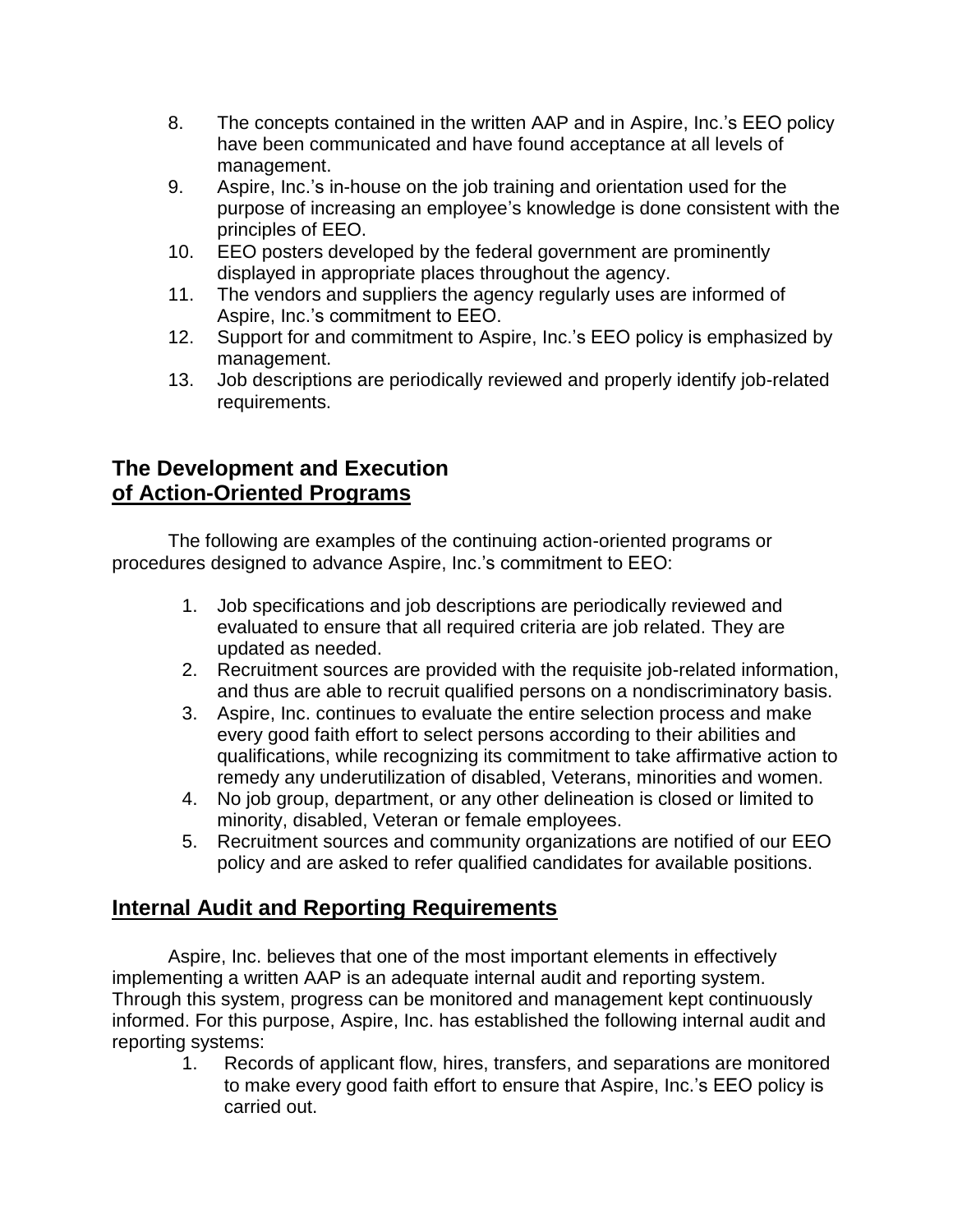- 2. Progress toward meeting goals and/or timetables is measured periodically through discussions with appropriate management personnel.
- 3. The Affirmative Action Administrator is responsible for reviewing results periodically with appropriate management personnel.
- 4. When necessary, the Affirmative Action Administrator communicates with the Executive Director and/or the Board of Directors concerning recommendations to improve EEO performance.

### **Compliance with OFCCP's Gender Discrimination Guidelines**

Aspire, Inc. complies with the sex discrimination guidelines issued by OFCCP and set forth at 41 C.F.R. Part 60-20 as follows:

- 1. Aspire, Inc.'s employment advertising does not express a gender preference, and employees of both genders are recruited for jobs at the agency.
- 2. Aspire, Inc. expressly states in its personnel policy manual, new hire onboarding, employment applications and elsewhere that there will be no discrimination on account of gender or gender identity.
- 3. Aspire, Inc. does not make any distinction based upon gender or gender identity, with regard to employment opportunities, wages, hours, benefits, or other terms and conditions of employment.
- 4. Aspire, Inc. does not make any distinction between married and unmarried persons of either gender.
- 5. Aspire, Inc. does not deny employment to women with children.
- 6. Aspire, Inc. provides an appropriate physical facility to both genders.
- 7. Aspire, Inc. does not penalize women in their terms and conditions of employment because they require time away from work for childbearing. Aspire, Inc. complies with the 1978 Pregnancy Amendment to Title VII of the Civil Rights Act, the FFMLA of 1993, and any other applicable state and federal family leave laws.
- 8. Aspire, Inc.'s wage schedules are not related to or based on gender or gender identity.
- 9. Aspire, Inc. does not discriminatorily restrict individuals of one gender to certain jobs.

Aspire, Inc. will not tolerate harassment or sexual harassment of any kind. Any complaints of this kind may be referred to the Affirmative Action Administrator or the Title IX Coordinator as well as regular supervisory channels. Any employee found to have been involved in unlawful sexual harassment will be disciplined according to agency policy, up to and including termination.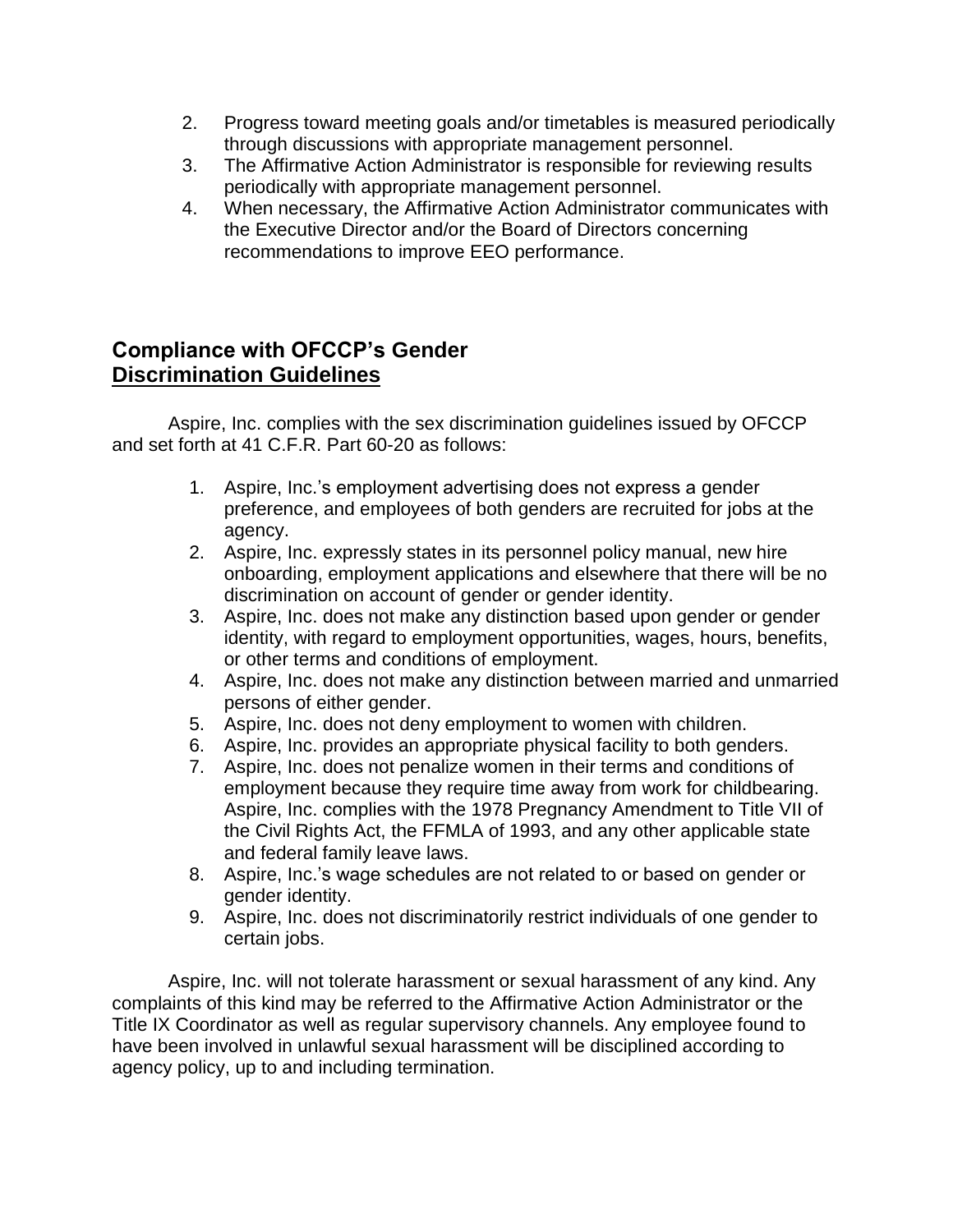### **Religion and National Origin Discrimination Guidelines**

Aspire, Inc. is committed to providing and ensuring EEO to all applicants and employees without regard to their religion or national origin. In addition to ensuring nondiscrimination in this respect, Aspire, Inc. will undertake the following affirmative action:

- 1. A review of its employment practices to determine whether members of protected religious and ethnic groups are receiving fair consideration for job opportunities at all levels.
- 2. Internal communication of our policy with respect to nondiscrimination on the basis of religion and national origin.
- 3. Periodic notification of our employees of our commitment to EEO without regard to religion or national origin.
- 4. Notification to recruitment sources of Aspire, Inc.'s policy regarding nondiscrimination on the basis of religion or national origin.
- 5. Aspire, Inc. makes every effort to accommodate the religious observances and practices of employees and prospective employees, except where it is unable to reasonably accommodate such an employees' religious observances or practices, because such accommodation would result in undue hardship in conducting its business.

### **Summary Statement**

In conducting the foregoing analysis, setting goals, and striving to reach goals, Aspire, Inc. has been guided by its established policy of providing EEO. The goals which we have set are not intended to be rigid, inflexible quotas that must be met, but rather as targets reasonably attainable if every good faith effort is made in implementing this AAP. Neither the use nor the effect of goals in this AAP is intended to discriminate against any individual or group of individuals with respect to any employment opportunity for which he, she, or they are qualified on the basis that he, she, or they are not the beneficiaries of affirmative action themselves.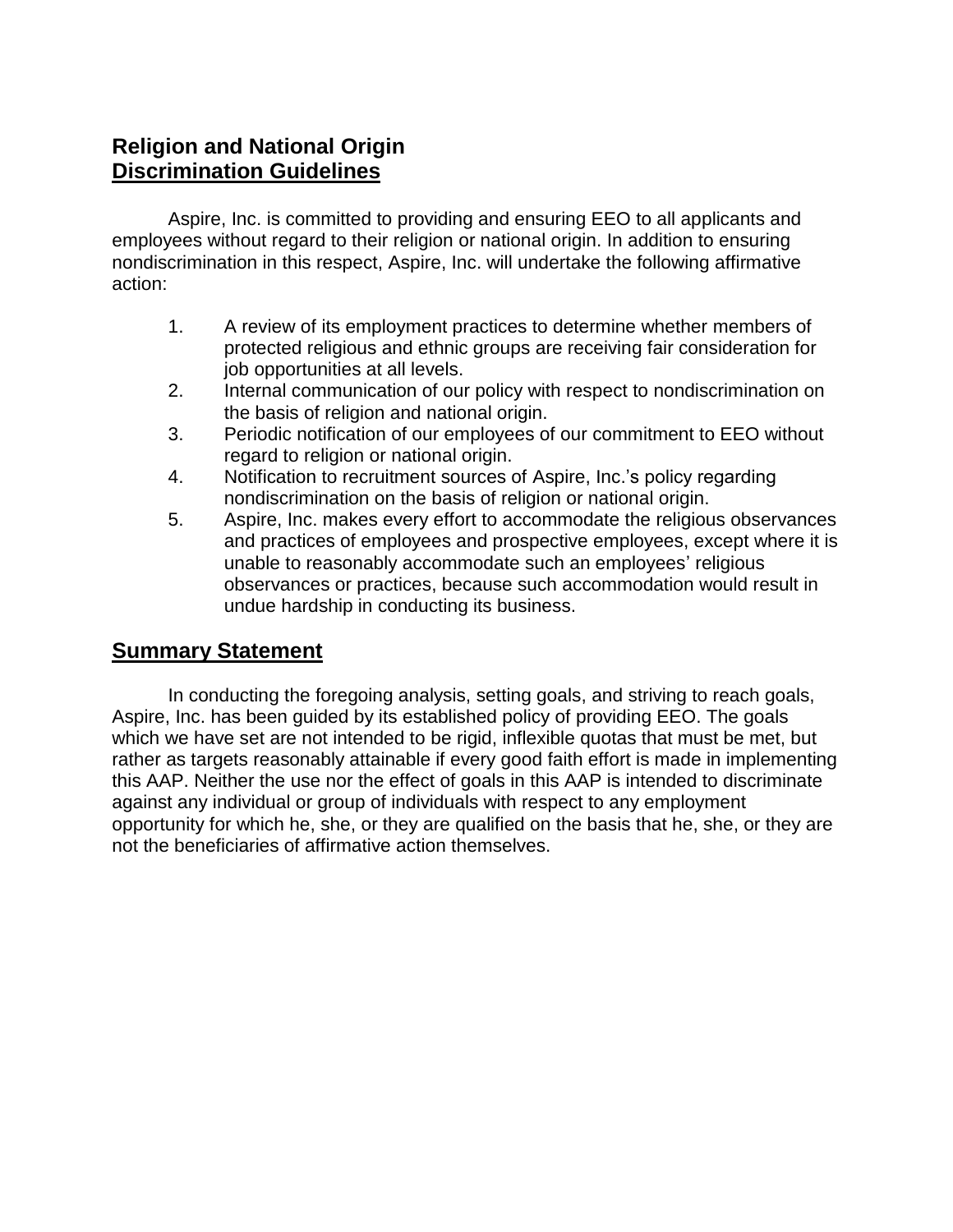|                                     |                         |               | <b>Civilian Labor Force</b> |                      |
|-------------------------------------|-------------------------|---------------|-----------------------------|----------------------|
|                                     | <b>Aspire Labor</b>     |               | <b>Brown County</b>         |                      |
| <b>EEO Job Category</b>             | <b>Force</b>            |               | (EEO Tabulation             | <b>Underutilized</b> |
|                                     | (Jan 25, 2021)          |               | 2006-2010)                  | (yes or no)          |
|                                     | #                       | $\frac{9}{6}$ |                             |                      |
| <b>Exec/Sr Officials &amp; Mgrs</b> |                         |               |                             |                      |
| Wh. Male                            | 1                       | 16.66%        | 63.6%                       | <b>No</b>            |
| Wh. Female                          | 5                       | 83.33%        | 31%                         | <b>No</b>            |
| <b>Minority Male</b>                | $\mathbf 0$             | 0%            | 2.7%                        | <b>Yes</b>           |
| <b>Minority Female</b>              | $\bf{0}$                | 0%            | 2%                          | <b>Yes</b>           |
| <b>Disabled White Female</b>        | $\bf{0}$                | 0%            |                             | <b>Yes</b>           |
| <b>Professionals</b>                |                         |               |                             |                      |
| Wh. Male                            | $\bf{0}$                | 0%            | 32.8%                       | <b>Yes</b>           |
| Wh. Female                          | 6                       | 100%          | 57.8%                       | <b>No</b>            |
| <b>Minority Male</b>                | $\bf{0}$                | 0             | 3.8%                        | <b>Yes</b>           |
| <b>Minority Female</b>              | $\bf{0}$                | $\bf{0}$      | 4.8%                        | <b>Yes</b>           |
| <b>Administrative support</b>       |                         |               |                             |                      |
| Wh. Male                            | 3                       | 42.86%        | 18.8%                       | <b>No</b>            |
| Wh. Female                          | $\overline{\mathbf{3}}$ | 42.86%        | 71.8%                       | <b>No</b>            |
| <b>Minority Male</b>                | --                      | --            | 2.4%                        | <b>Yes</b>           |
| <b>Minority Female</b>              | --                      | --            | 5.4%                        | <b>Yes</b>           |
| <b>Disabled White Female</b>        | 1                       | 14.28%        |                             | <b>No</b>            |
| <b>Service Workers</b>              |                         |               |                             |                      |
| Wh. Male                            | $\overline{7}$          | 7.14%         | 23.1%                       | <b>Yes</b>           |
| Wh. Female                          | 71                      | 72.45%        | 59.5%                       | <b>No</b>            |
| <b>Minority Male</b>                | $\bf{0}$                | $0\%$         | 5.8%                        | Yes                  |
| <b>Minority Female</b>              | 10                      | 10.20%        | 9.7%                        | <b>No</b>            |
| <b>Disabled Minority Female</b>     | 1                       | 1.02%         | 7.5%                        | <b>Yes</b>           |
| <b>Disabled White Female</b>        | 6                       | 6.12%         | 11.5%                       | <b>Yes</b>           |
| <b>Disabled White Male</b>          | $\overline{2}$          | 2.04%         | 12.8%                       | <b>Yes</b>           |
| Veterans M & F                      | 1                       | 1.02%         |                             | <b>Yes</b>           |
| <b>Sales Workers</b>                |                         |               |                             |                      |
| Wh. Male                            | --                      | --            | 50.2%                       | <b>Yes</b>           |
| Wh. Female                          | 0                       | --            | 43.2%                       | <b>No</b>            |
| <b>Minority Male</b>                |                         | --            | 1.7%                        | <b>Yes</b>           |
| <b>Minority Female</b>              | --                      | --            | 4%                          | <b>Yes</b>           |
| <b>Operatives</b>                   |                         |               |                             |                      |
| Wh. Male                            | $\mathbf 0$             | $0\%$         | 57.7%                       | <b>Yes</b>           |
| Wh. Female                          | 1                       | 100%          | 24.3%                       | <b>No</b>            |
| <b>Minority Male</b>                | --                      | --            | 10%                         | <b>Yes</b>           |
| <b>Minority Female</b>              | --                      | --            | 6.2%                        | <b>Yes</b>           |
| <b>Laborers and Helpers</b>         |                         |               |                             |                      |
| Wh. Male                            | $\mathbf{2}$            | 50%           | 71.3%                       | <b>Yes</b>           |
| Wh. Female                          | $\mathbf 0$             | --            | 13.7%                       | <b>Yes</b>           |
| <b>Disabled White Male</b>          | $\overline{\mathbf{2}}$ | 50%           | --                          | <b>No</b>            |
| <b>Minority Male</b>                | $\mathbf 0$             | --            | 11.4%                       | <b>No</b>            |
| <b>Minority Female</b>              | --                      | ⊷             | 2.4%                        | <b>Yes</b>           |
|                                     |                         |               |                             |                      |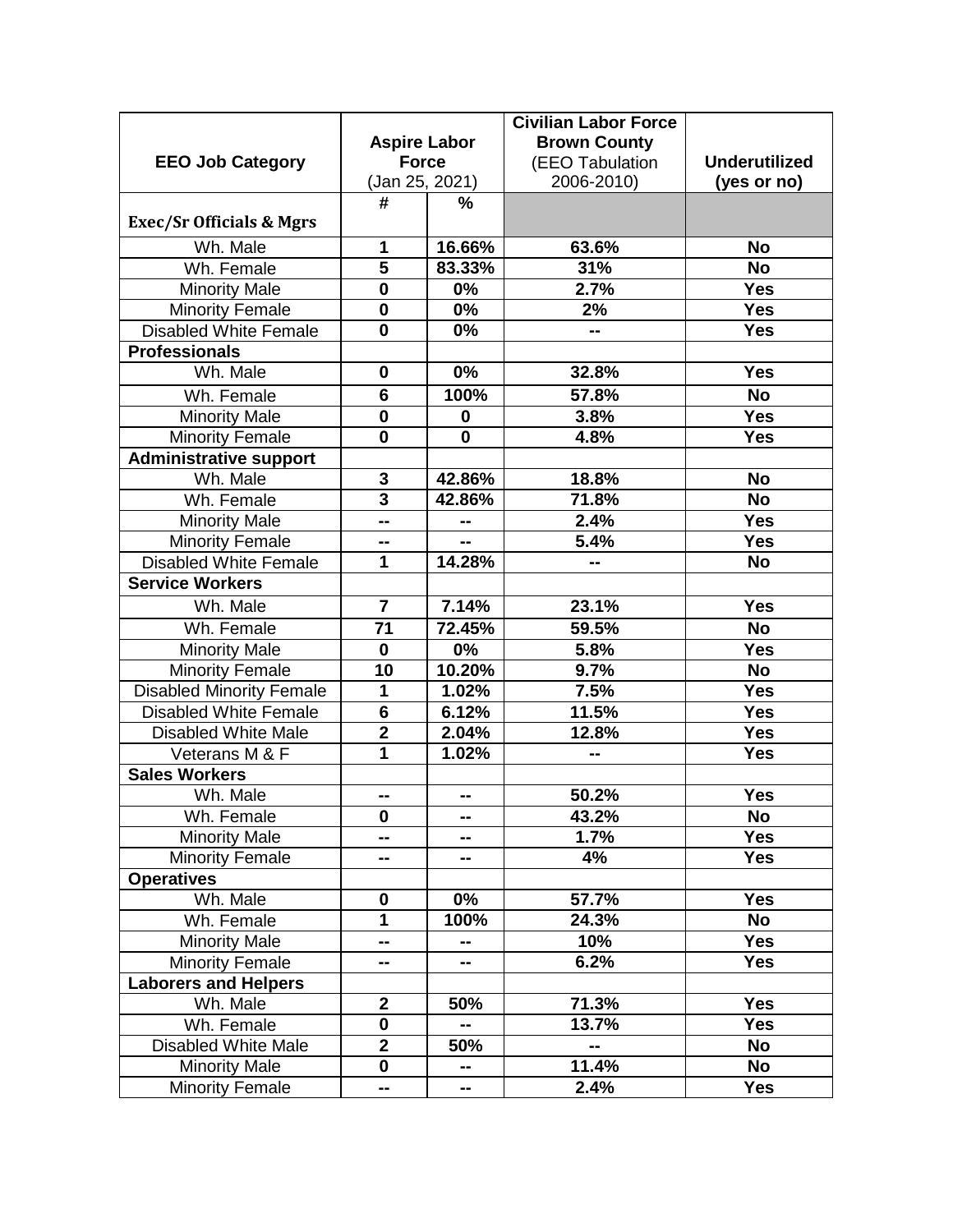### **GOALS**

Aspire, Inc. will increase numbers of minority men and women, veterans and disabled employees.

Objective – Aspire, Inc. will actively recruit Veterans, disabled, and minority employees by requesting recruitment sources to refer qualified applicants.

Objective – Aspire, Inc. will continue to evaluate the entire selection process and make every good faith effort to select persons according to their abilities and qualifications, while recognizing its commitment to take affirmative action to remedy any underutilization of minorities, Veterans, or disabled. Our goal is to have Veterans at 8% of each category, and Disabled Employees at 7% of each job category.

Objective - In the area of service workers, Aspire, Inc., Inc. averages between 20-25 openings at any given time during the year. As positions are available, commitment will be made to take affirmative action to remedy any underutilization of any category.

| <b>EEO Job Category</b>        | <b>Current</b> |          |        |          |                 |
|--------------------------------|----------------|----------|--------|----------|-----------------|
|                                | Total          | Minority | Female | Veterans | <b>Disabled</b> |
|                                | 6              |          | 5      |          |                 |
| <b>Exec/Sr Officials &amp;</b> |                |          |        |          |                 |
| <b>Mgrs</b>                    |                |          |        |          |                 |
| <b>Professionals</b>           | 6              | O        | 6      |          |                 |
|                                | 7              | 0        | 4      |          |                 |
| <b>Administrative</b>          |                |          |        |          |                 |
| support                        |                |          |        |          |                 |
| <b>Service Workers</b>         | 97             | 11       | 88     |          | 9               |
| <b>Sales Workers</b>           | 0              | 0        |        |          |                 |
| <b>Laborers &amp; Helpers</b>  | 4              |          |        |          | 2               |

| <b>EEO Job Category</b>                       | Goal  |          |        | 5.6%     | 7%              |
|-----------------------------------------------|-------|----------|--------|----------|-----------------|
|                                               | Total | Minority | Female | Veterans | <b>Disabled</b> |
|                                               |       |          | 5      |          |                 |
| <b>Exec/Sr Officials &amp;</b><br><b>Mgrs</b> |       |          |        |          |                 |
| <b>Professionals</b>                          |       |          | ว      |          |                 |